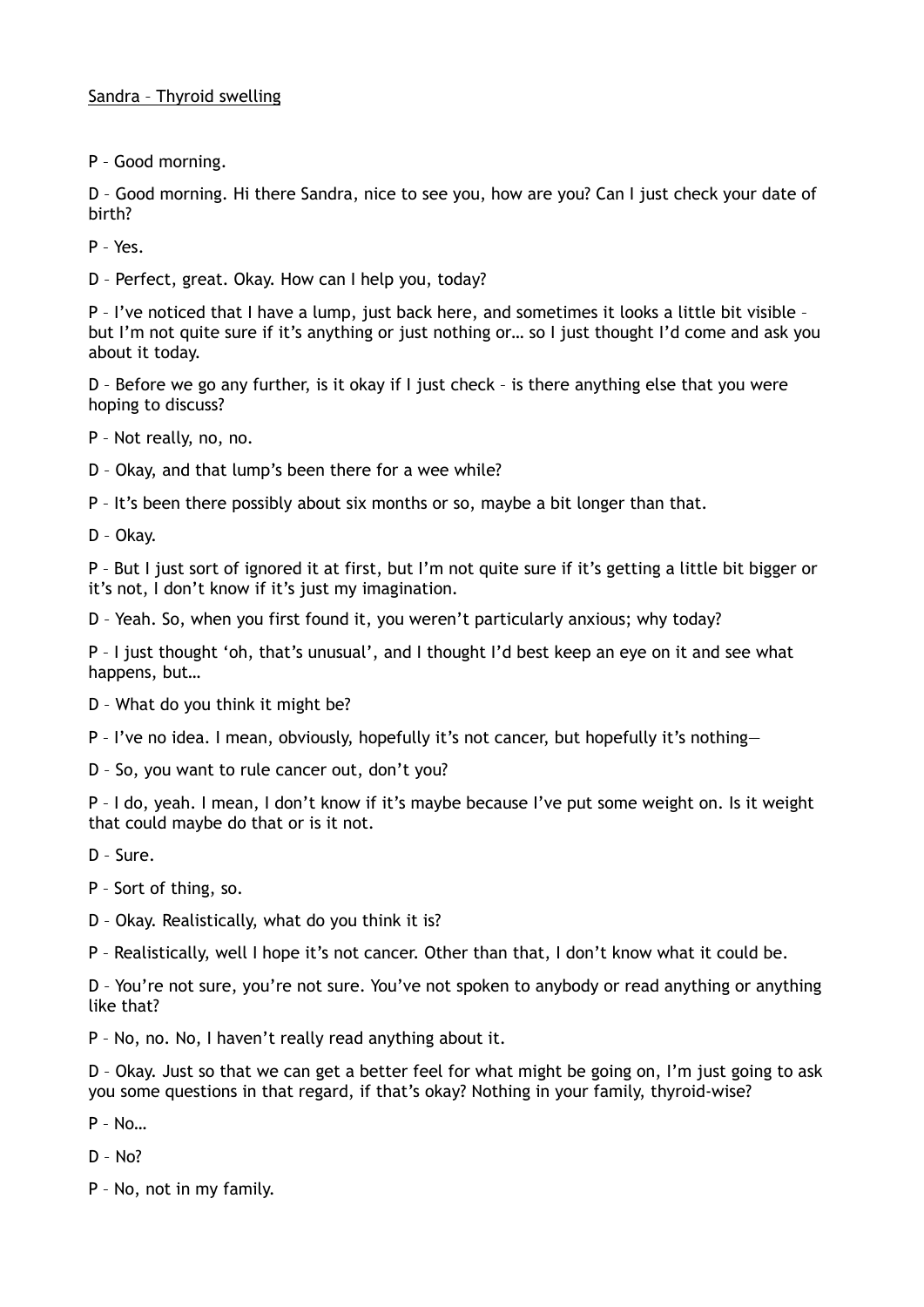D – And your weight is okay, you're okay in yourself?

P – Well, I'm a little bit overweight and I'm trying to lose weight, so—because I do feel heavier than I should be. Well, I know I'm heavier than I should be, and I'm not comfortable with it, because I've always been quite slender for most of my life, 'til probably the last ten--.

- D Have you gained weight?
- P Not recently.
- D Not really.

P – No, I've lost weight and then put weight back on.

D – So, it bounces up and down, okay. Any lumps or bumps anywhere else at all?

P – I've had lumps removed from my breast and they were benign – is that the word? Not cancerous.

D – Is there anything in the family? In terms of…

P – My sister's had lumps removed as well.

D – Cancers or anything? Just lumps.

- P There's leukaemia; my sister was diagnosed two years ago with lung cancer.
- D Oh, crikey.
- P She's still going.
- D Is she a smoker?
- P No, no.
- D And you don't smoke either?
- $P No$ .

D – No, okay. So, no lumps or bumps anywhere else. Any symptoms that make you worried at all? Sweats at night or…

P – Well, I had a full hysterectomy when I was about 51, that was with the ovaries as well. I was already going—well, I was pre-menopausal anyways, and then that kicked off fully-blown.

D – Do you get hot flushes with that?

P – I still suffer from that, but that seems to be easing off, but I'm still waking up on a night. Just recently, I keep getting lots of flus, cold, during the winter, one after another you know. It went on for months and I've just had another one, and last week I was really exhausted, and I still don't feel fully right from it at the moment.

D – So, not quite right, but your general health otherwise, and health—we don't see a lot of you, do we?

 $P - No$ .

- D You had a mini-stroke back in February of 2016?
- P Yeah.
- D No further episodes like that, at all?
- $P No$ .
- D And no changes in your medication recently?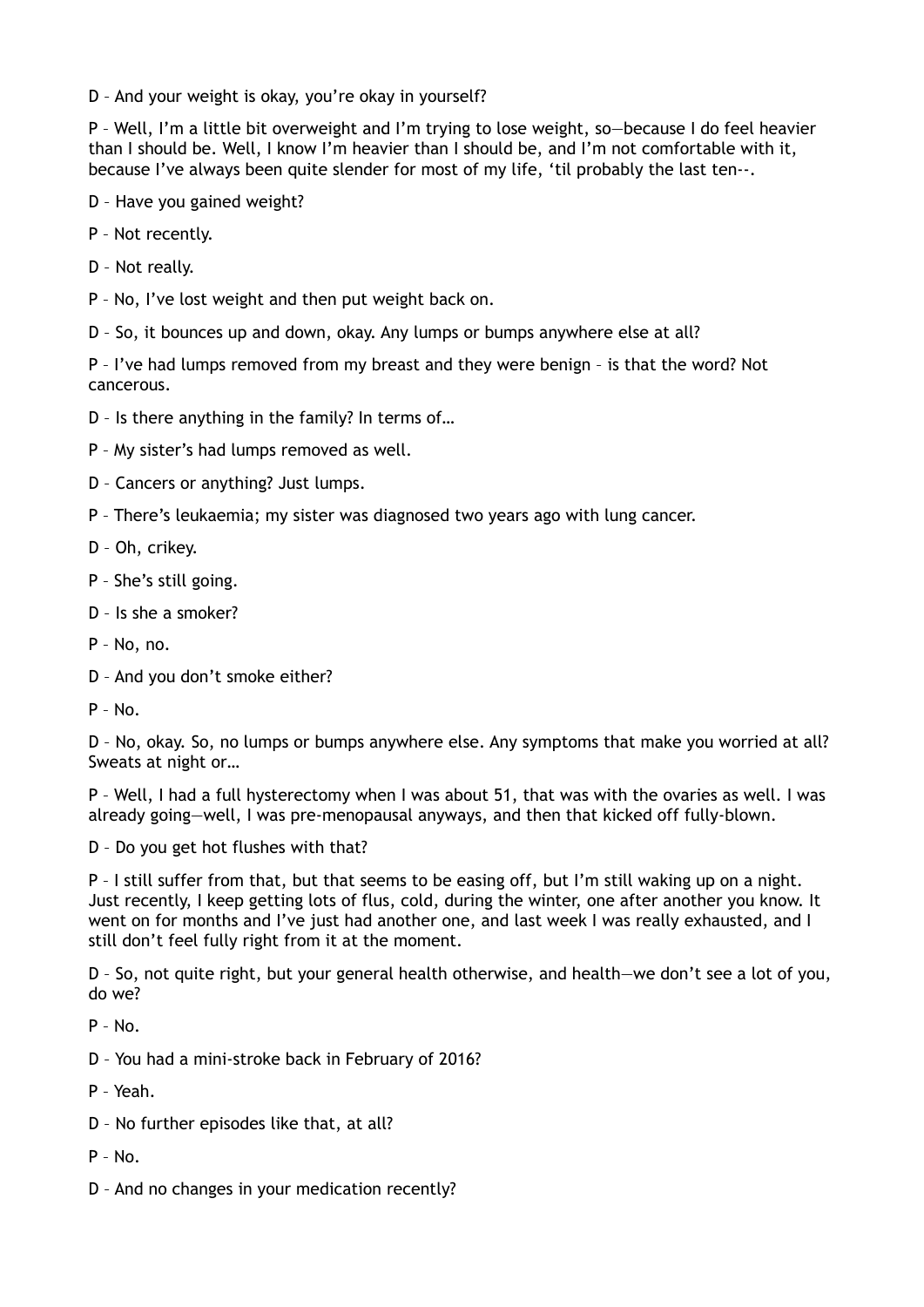$P - No.$ 

D – And the medication that you're on at the moment includes a statin and a medicine to stop your blood from being sticky. Your blood pressure's always been okay, hasn't it?

P – Yeah, yeah.

D – Nothing else we need to concentrate on, apart from this lump?

P – I did stop taking the statins with all this…

D – Okay.

P – I mean, I haven't—they're there, but I'm a bit concerned because I was worried they—The doctor, last time said something about my liver; the results from the blood test were a bit high or something?

D – Okay.

P – And she said come back and get them tested after a couple of months, but I never did, obviously.

D – Oh, okay. Did they suit you, or was it just down to the liver function test?

P – I don't know. I just felt that my urine was becoming quite yellow and I've recently had an eye test and he said my eyes were slightly yellow-ish, so I don't know.

D – We need to talk to you about your fears of the statin and decide with you if statins are right for you, if that's okay? I've got a number of considerations for that, but because you've had a mini-stroke, we want to do everything possible to keep the risk of future strokes to a minimum. Your priority is the lump in your neck, so let's do that today, and can we do the statin thing next time, if that's okay?

P – Yeah.

D – I suspect you might want to take a statin again at a lower dose, because it doesn't sound like it was causing you any major harm, and the liver function test is probably a side-show.

P – Right.

D – But we'll come back to that. Okay, let's focus on the neck, if that's all right. So, been there for about six months, got a little bit bigger, decided very recently to come and talk to me about it to rule out cancer. Was there anything in particular that you were hoping I would do today for you?

P – Not really. Just…

- D Not really just give an opinion about it?
- P Yeah.
- D Who's at home with you?
- P Just my husband, but he's at work and I'm supposed to be at work.
- D Did he have an opinion about it at all?

P – He doesn't know.

- D You've not discussed it with him?
- P No, no.
- D Doesn't even know that—?
- P No, no.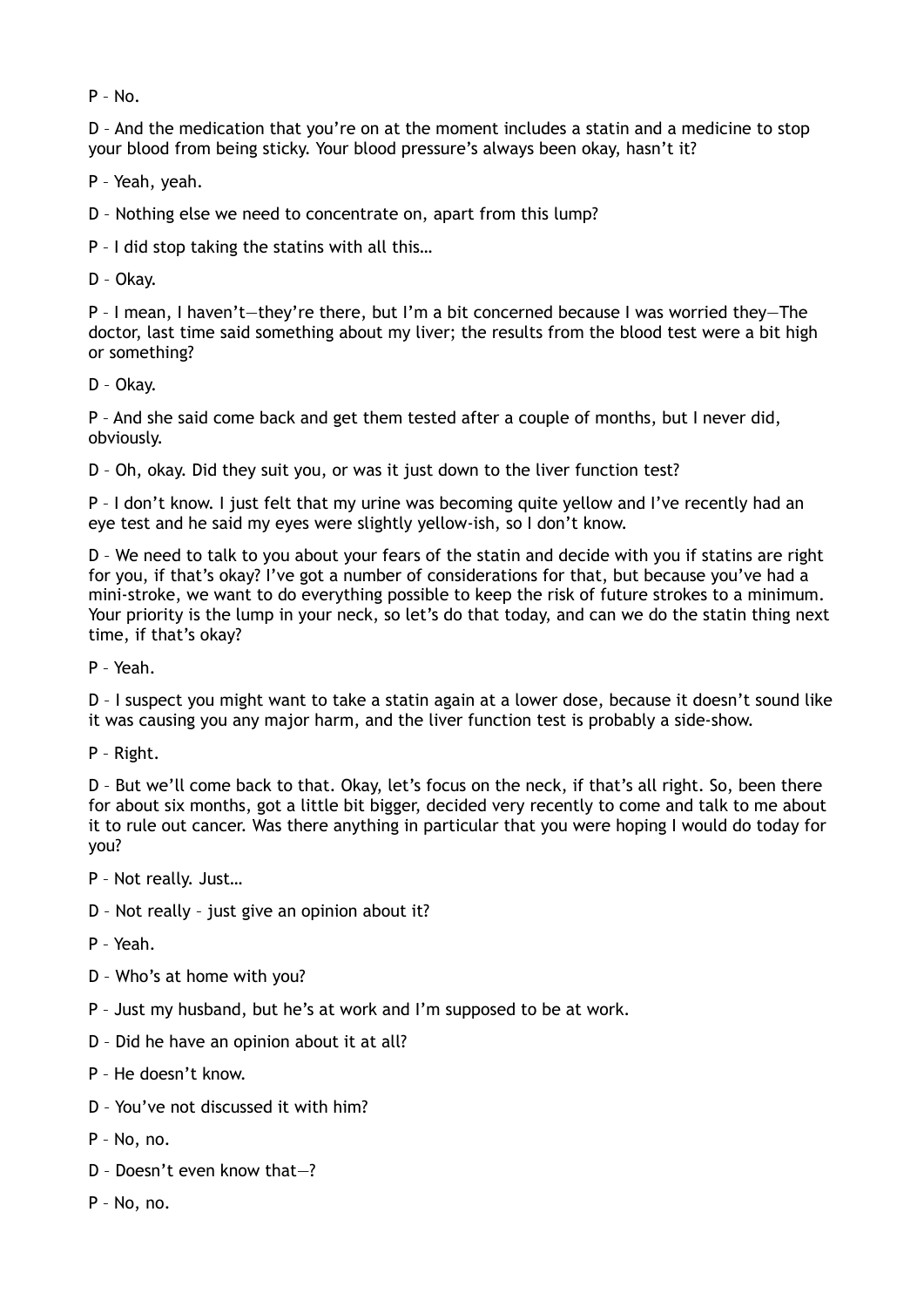- D He's never noticed anything?
- P No.
- D No, okay. Well that's helpful to know.
- P But I can see, when I look in the mirror, I can see a bit of the lump.
- D You can see something?
- P Well, a raised…

D – Good, I'll give you an opinion about that in a minute, and then we'll decide what to do about it. Okay. In other respects, you've already mentioned you're not a smoker; no other bad habits I need to know about – you're not a big drinker or anything like that?

- P No, I have a glass of wine on a weekend but that's it.
- D Work-wise?
- P Work-wise, I work full-time.
- D What do you do?
- P I work for AgeUK Sunderland and I manage all of their physical activities and courses.
- D Wonderful, okay.
- P So, I was a curriculum manager in a college for years.
- D Full-time?
- P Full-time, yeah.
- D And work's going okay?
- P Oh, yeah, yeah.
- D Good, alright. You look happy otherwise.
- P Yeah.

D – You're due your blood pressure review, we'll do that as a part of the statin check, if that's okay. We're going to focus on your neck today. So, you've noticed a lump here… and when is that lump visible to you?

P – Well it looks—every time I look in the mirror and look at a certain angle, I can see a slight raise in the skin just here, and then if I sort of go like that, I can feel the lump underneath.

D – Right, got you. No lumps anywhere else? No lumps in your armpits, no new lumps in your breasts at all, they feel the same as usual?

P – No, yeah, yeah.

D – And as you say, your weight's been fairly static. So, I'm just going to have a wee look from the front and then I'm going to have a look around the back. There's no goitres in the family, there's no thyroid swellings in the family that you're aware of?

P – Not that I'm aware of, no.

D – I'm just going to come around the side. Can you swallow for me? And that swelling moves with the swallow doesn't it? Can you feel it as well, just to check that I'm feeling the same thing?

- P I can, yeah.
- D Yeah, so it moves when you swallow, doesn't it? So, that's your thyroid gland.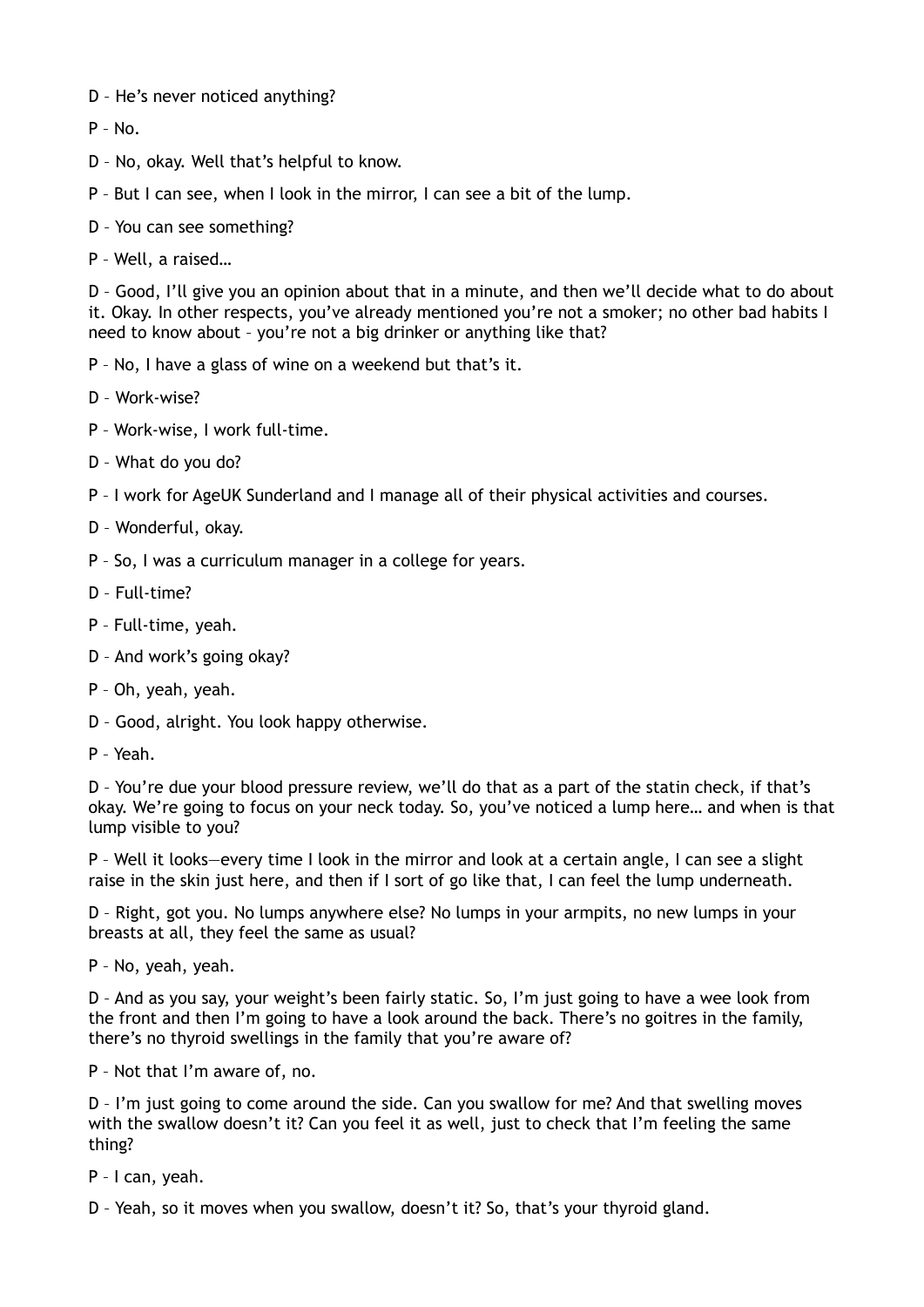P – Right.

D – And it's not a sinister or worrying looking lump.

P – Oh, good.

D – Which is good news for you; and it's diffuse, which means that the whole of the thyroid is—I can feel the whole of the thyroid gland. So, again, that's a reassuring thing that makes me think that it's not something that we need to worry about.

P – Okay, good, good.

D – Having said all of that, you'll probably be more comfortable if I just scan the neck and confirm that that's what it is.

P – If that's what you think.

D – I'm guessing, from what you've said already.

P – Yeah.

D – We don't need to scan it, because in about a quarter of women, I'll be able to feel their thyroid gland anyway, and it may just be incidental that you can now notice it. But you don't, from what you've already told me, have any symptoms that make me think that your thyroid function has changed significantly. So, underactive thyroids and overactive thyroids are sometime linked with swellings.

P – Right.

D – And the sort of symptoms that you'd expect to find with an overactive thyroid is weight loss and tremors, feeling anxious, some other things related to that, some diarrhoea, potentially. An underactive thyroid – tiredness, constipation, dryness of the skin, can all be linked with underactive thyroid. You've not noticed any of those things?

P – Not really, no.

D – So, those are reassuring, but why don't we do two blood tests for your thyroid. One checks the activity of your thyroid gland and one which is an antibody test, which tries to predict the future about whether you're likely to have problems with your thyroid in the future. So, that's would be useful – so that's a thyroid peroxidase antibody test, there's too many names there, but it's a test to look at and to try to predict the future of what's going to go on with your thyroid gland, to find out if you're likely to have problems with the activity of your thyroid gland. If you'd like me to – but I'm not putting any pressure on you – then you might want me to organise an ultrasound scan of your thyroid gland, just to reassure you.

P – If you don't think it's necessary, I don't want to waste time or the resources that they have available. So, if you don't think it's necessary, then I won't go for it – because it's time as well, for it, away from work.

D – All right.

P – But if you…

D – I'm not worried from examining your thyroid, is what I'm saying.

P – Okay.

D – So, why don't you touch base with your husband and now you can share that we've decided that you appear to have a swelling of your gland, your thyroid gland in your neck, and that Dr Birrell says he sees them all the time. It doesn't feel like a worrying thyroid gland at all, but if it's changing we scan it.

P – Okay.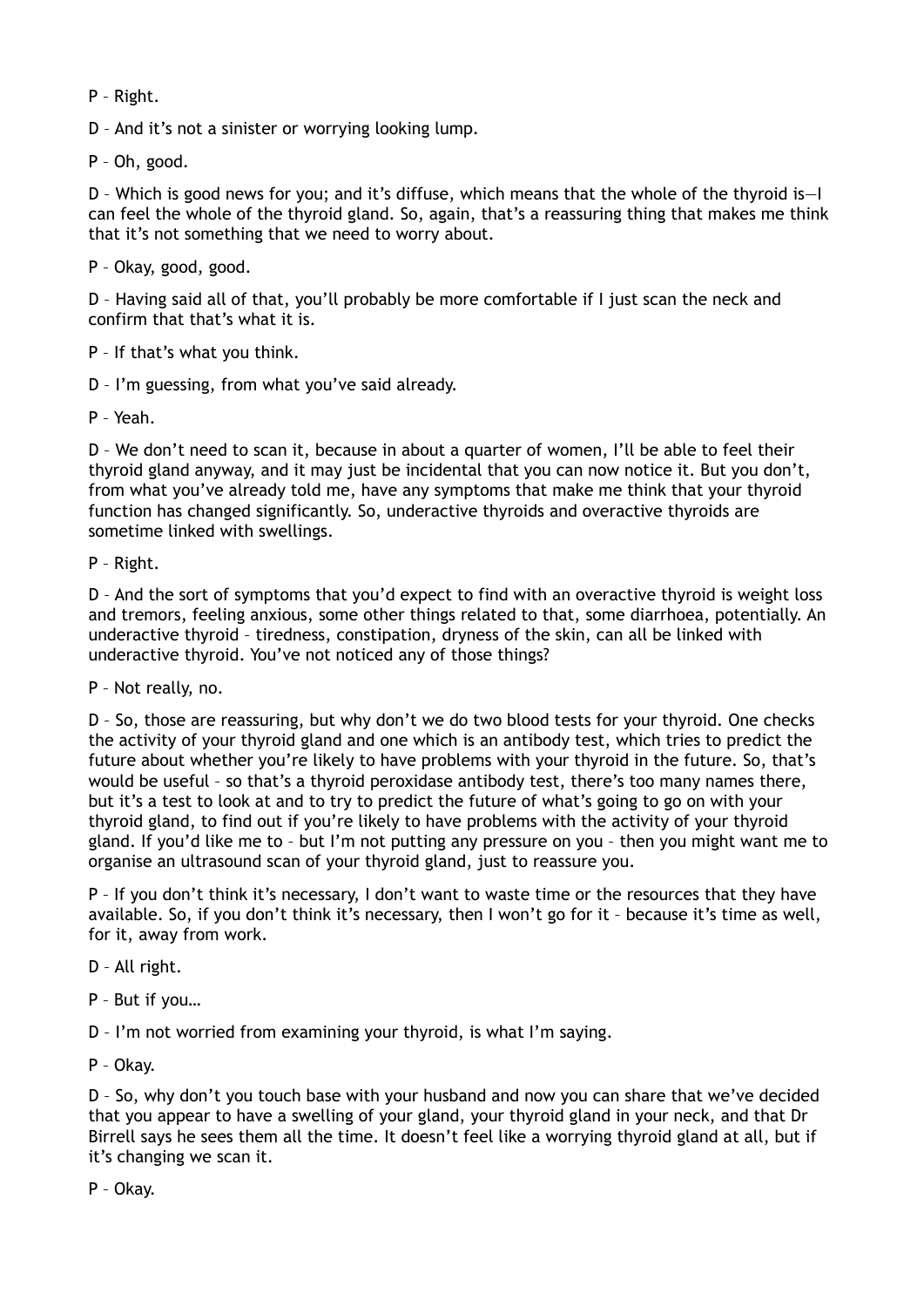D – If it stays as it is, then we don't scan it.

P – Okay.

D – But, if you decide that you want to scan, I'll organise that scan.

P – No problem.

D – Does that make sense?

P – Yes, yes.

D – So, we'll arrange the blood test within the next—well, you had your thyroid checked last year, and that was fine.

P – Okay.

D – We'll do it again now, and that antibody test, you'll have a chat with your husband, and give me a call if you decide that you want to scan. otherwise, keep an eye on your neck, and if you're finding that there's any chance in the appearance of it, and usually if you find that there's more of a lump on one side, we'll do the scan.

P – Okay, no problem. It's just, since I've had the cold last week, it feels that when I'm swallowing, it's a bit thicker – so, I don't know whether it's something to do with that, whether its…

D – That might have made you more aware of it, and that's the reason you're coming to see me today, I guess. But, on examining it today, I'm not worried. Do we need to do any other blood tests at the same time?

P – I don't think so, I don't know.

D – It looks like a goitre, I see goitres all the time, and they're not necessarily linked with an abnormality of the way that the thyroid works. Some people we can see them, sometimes you can't.

P – Right.

D – If you just make a routine appointment to see my nurse to have a blood test, the results will be back in seven days.

P – Okay.

D – And if you wanted to touch base with me, after the blood test has been done, so seven days later, we'll have the results, and we'll just discuss your future plans after that.

P – Okay.

D – I'm almost certain it's not cancer.

P – Good, good.

D – But if it develops, if you do find you've got a gland in the side of the neck that's getting bigger, we'll scan it.

- P Okay, that's fine.
- D Does that make sense?
- P Yeah, yeah, yeah, that's great.
- D Any questions?
- P No, that's put my mind at ease at ease anyway, so that's good.
- D What are you going to say to your husband when you get home?